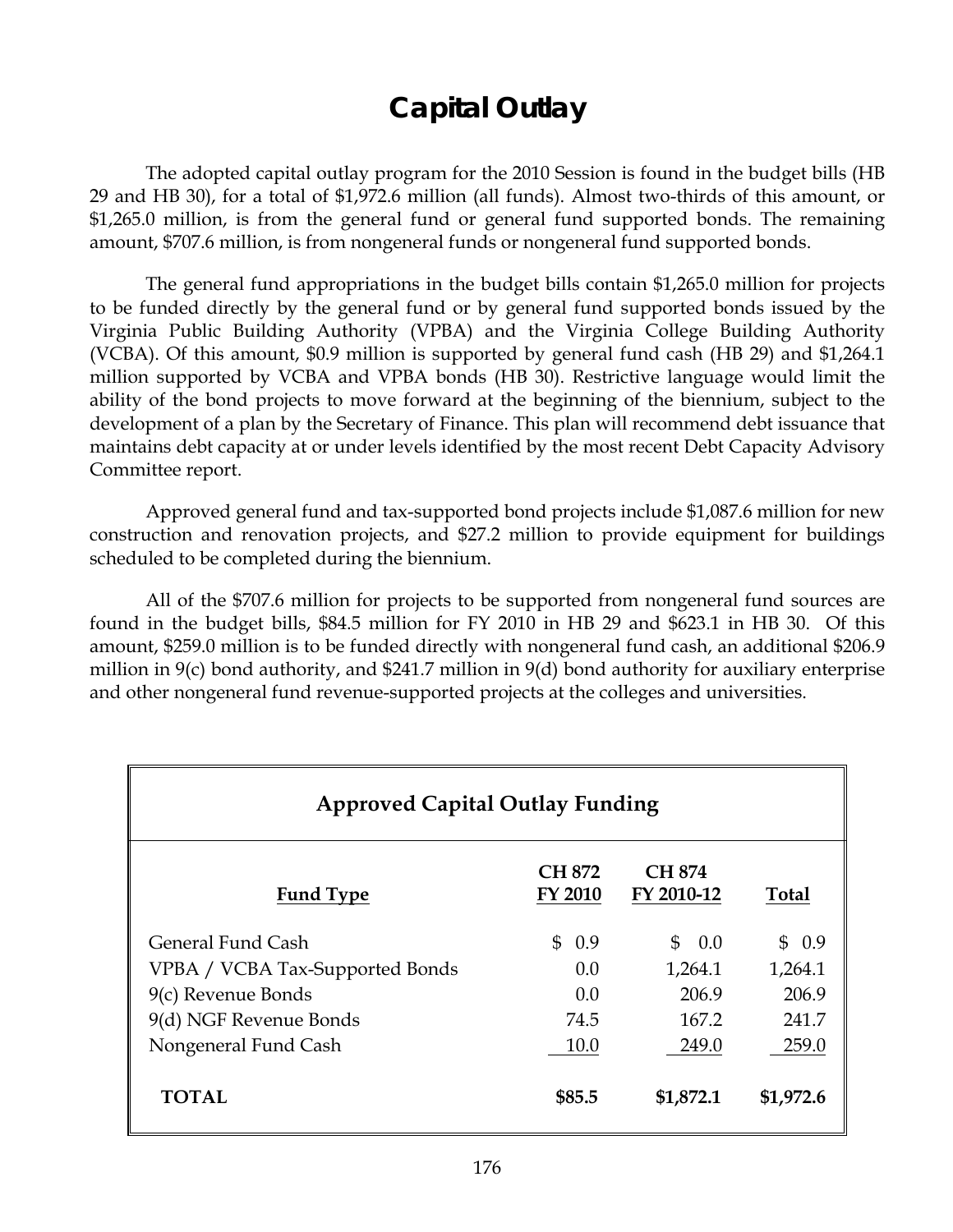The general fund appropriations can be categorized into four major types of projects as indicated in the following table:

| <b>GF</b> and General Fund Supported Bond<br><b>Capital Appropriations By Project Type</b> |                |              |  |
|--------------------------------------------------------------------------------------------|----------------|--------------|--|
|                                                                                            | \$ In Millions |              |  |
| <b>Major Category</b>                                                                      | GF             | <b>Bonds</b> |  |
| New Construction and Renovations                                                           | \$ 0.0         | \$1,087.6    |  |
| Maintenance Reserve                                                                        | 0.0            | 115.0        |  |
| <b>Energy Conservation</b>                                                                 | 0.0            | 35.2         |  |
| <b>Equipment for Previously Approved Projects</b>                                          | 0.9            | 26.3         |  |
| Planning                                                                                   | 0.0            | 0.0          |  |
| <b>Total, GF/GF Supported Capital Projects</b>                                             | <b>SO.9</b>    | \$1,264.1    |  |

Descriptions of the projects follow:

• **New Construction and Renovations on Previously Planned Projects.** Includes \$1,087.6 million in tax-supported bonds for 31 renovations and new construction projects previously approved for detailed planning in Chapter 1 and Chapter 2 of the 2008 Special Session I. The table below lists the eligible projects.

## **GF Supported Bond Capital New Construction Projects**

### **Project Title**

#### **Christopher Newport University**

Construct Integrated Science Center (Phase II)

Construct Luter School of Business

#### **College of William and Mary**

Renovate Tucker Hall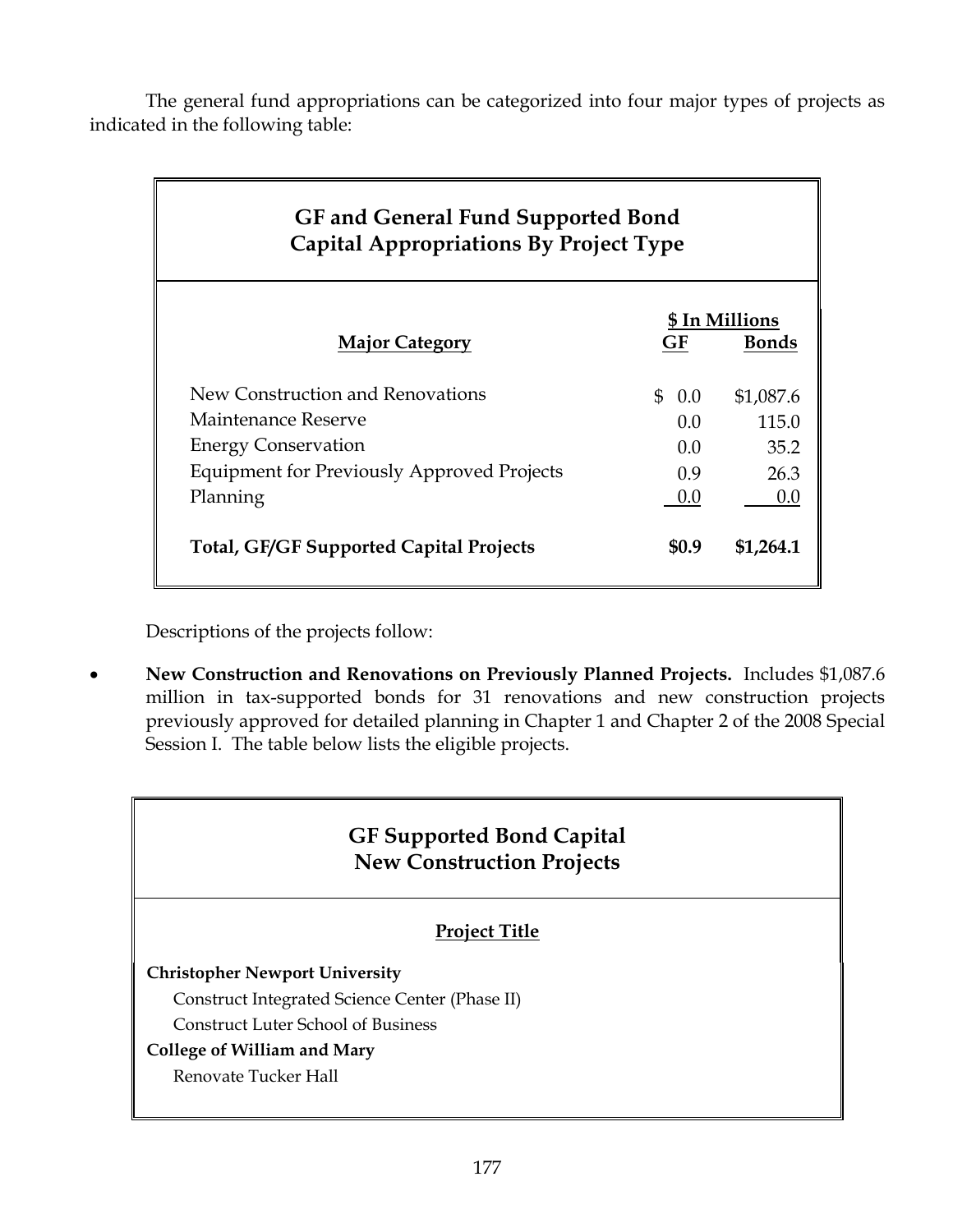## **GF Supported Bond Capital New Construction Projects** *(cont'd)*

## **Project Title**

| Construct Integrated Science Center (Phase III)                                         |
|-----------------------------------------------------------------------------------------|
| <b>George Mason University</b>                                                          |
| Renovate Fine Arts Building                                                             |
| Construct Campus Library Addition, Phase I                                              |
| <b>Construct Potomac Science Center</b>                                                 |
| <b>James Madison University</b>                                                         |
| Renovate West Wing Rockingham Hospital                                                  |
| Renovate/Expand Duke Hall                                                               |
| <b>Jamestown Yorktown Foundation</b>                                                    |
| Construct Yorktown Museum                                                               |
| <b>Longwood University</b>                                                              |
| <b>Construct University Technology Center</b>                                           |
| <b>Norfolk State University</b>                                                         |
| Construct New Nursing and General Classroom Building                                    |
| Renovate Wilder Center                                                                  |
| <b>Old Dominion University</b>                                                          |
| Construct a Systems Research & Academic Building                                        |
| <b>Radford University</b>                                                               |
| <b>Construct New Computational Sciences Building</b>                                    |
| <b>University of Mary Washington</b>                                                    |
| Construct Information and Technology Convergence Center Phase I                         |
| University of Virginia                                                                  |
| Renovate New Cabell Hall                                                                |
| Renovate Ruffner Hall                                                                   |
| University of Virginia's College at Wise                                                |
| Construct Library                                                                       |
| Virginia Commonwealth University                                                        |
| <b>Construct General Classroom Building</b>                                             |
| <b>Virginia Community College System</b>                                                |
| Replace Tyler Academic Bldg. Northern VA Community College                              |
| Expand Brault Building, Northern VA Community College                                   |
| Construct Learning Resources Bldg Southside Virginia                                    |
| Construct Workflow Training Center, Woodbridge Campus, Northern VA<br>Community College |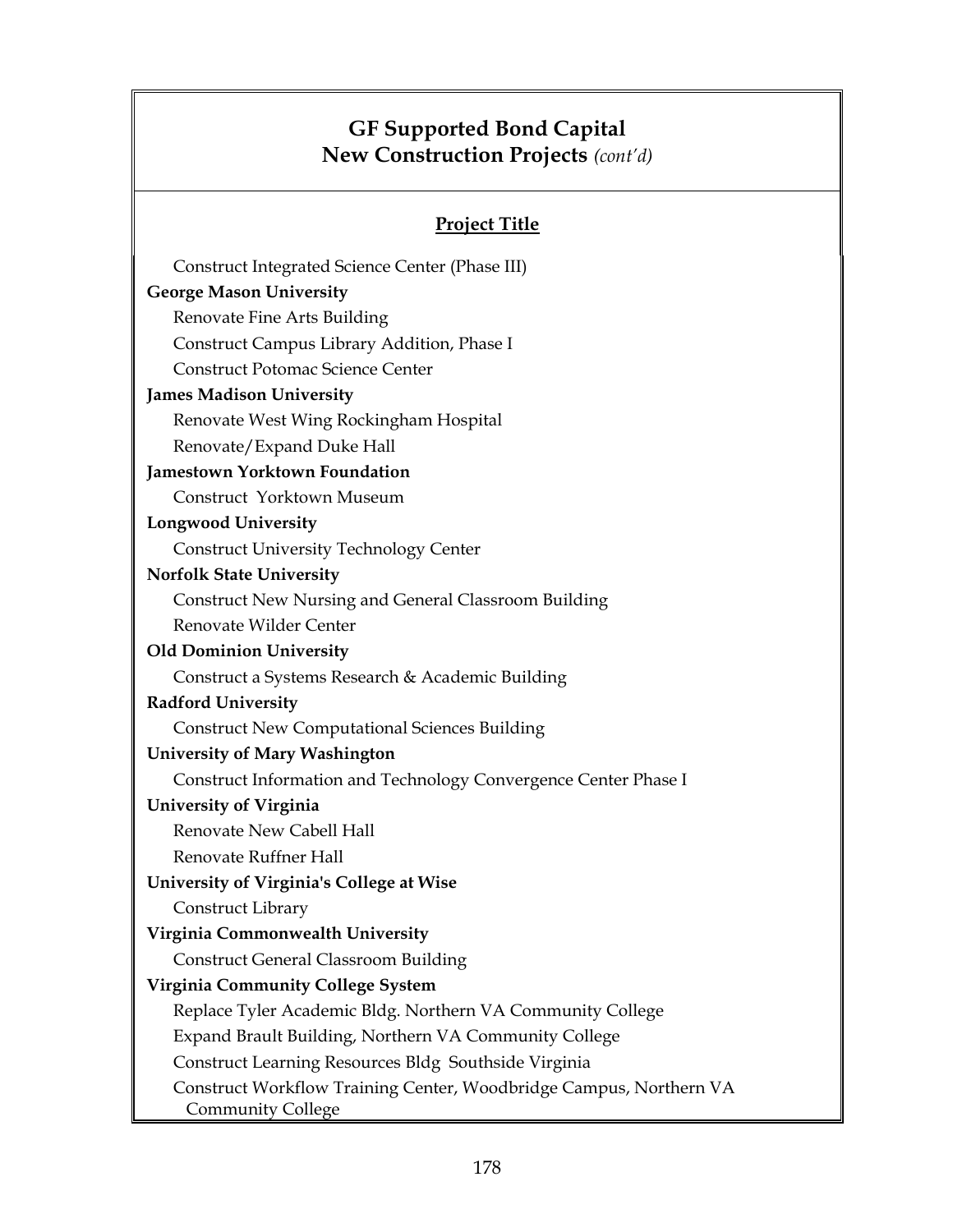## **GF Supported Bond Capital New Construction Projects** *(cont'd)*  **Project Title Virginia Military Institute**  Renovate Science Building Renovate Post Hospital **Virginia State University**  Construct Multipurpose Center **Virginia Polytechnic Institute and State University**  Renovate Davidson Hall Construct Chiller Plant Construct Engineering Signature Building **Virginia Cooperative Extension and Agriculture Experiment Station**  Construct Human and Agricultural Bioscience Building I

• **New Construction and Renovations on Previously Planned Projects from Savings.**  Provides for the construction, renovation or improvement of seven projects previously approved for planning in Chapter 1 of the 2008 Acts of Assembly, Special Session 1. No additional debt authorization is required. The projects will move forward by using estimated savings from projects within the current bond authorization from Chapter 1 and Chapter 2 of the 2008 Acts of Assembly. The table below lists the eligible projects.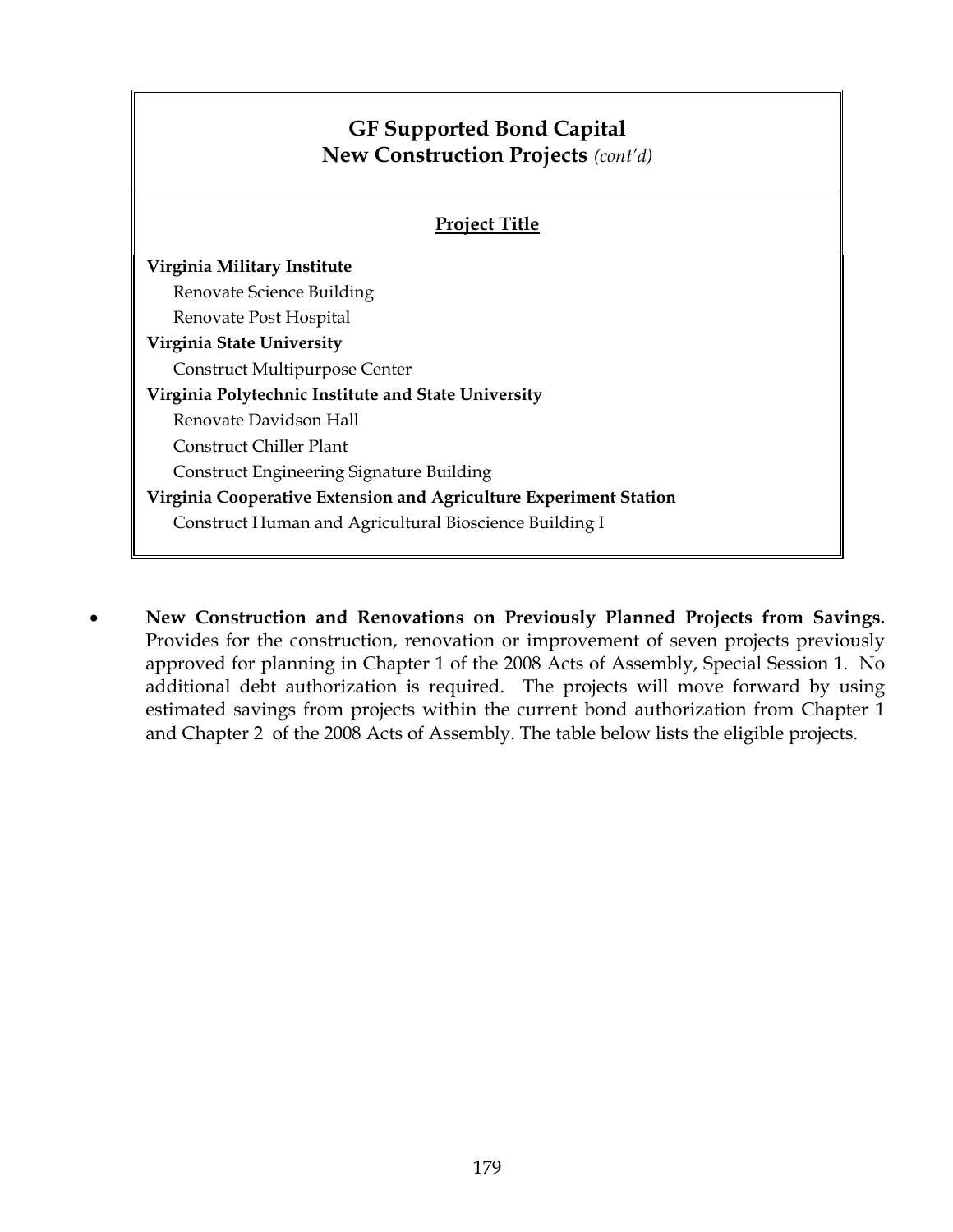

- **Central Maintenance Reserve.** Appropriates \$65.0 million in FY 2011 and \$50.0 million in FY 2012 in tax-supported bonds for state agencies and higher education institutions for capital maintenance reserve projects.
- **Energy Conservation Projects.** Provides \$35.2 million in tax-supported debt for new energy conservation projects to be undertaken by the Department of General Services, the Department of Corrections, the Department of Game and Inland Fisheries, and institutions of higher education. Interest payments on these bonds will be partially offset by federal funds available under the American Recovery and Reinvestment Act of 2009 (ARRA).
- **Equipment Supplements** 
	- − *Equipment for Projects Nearing Completion.* Includes \$0.9 million GF and \$26.3 million in tax-supported bonds to purchase furnishings and equipment for projects scheduled to come on-line in FY 2011 and FY 2012. The table below lists the eligible projects.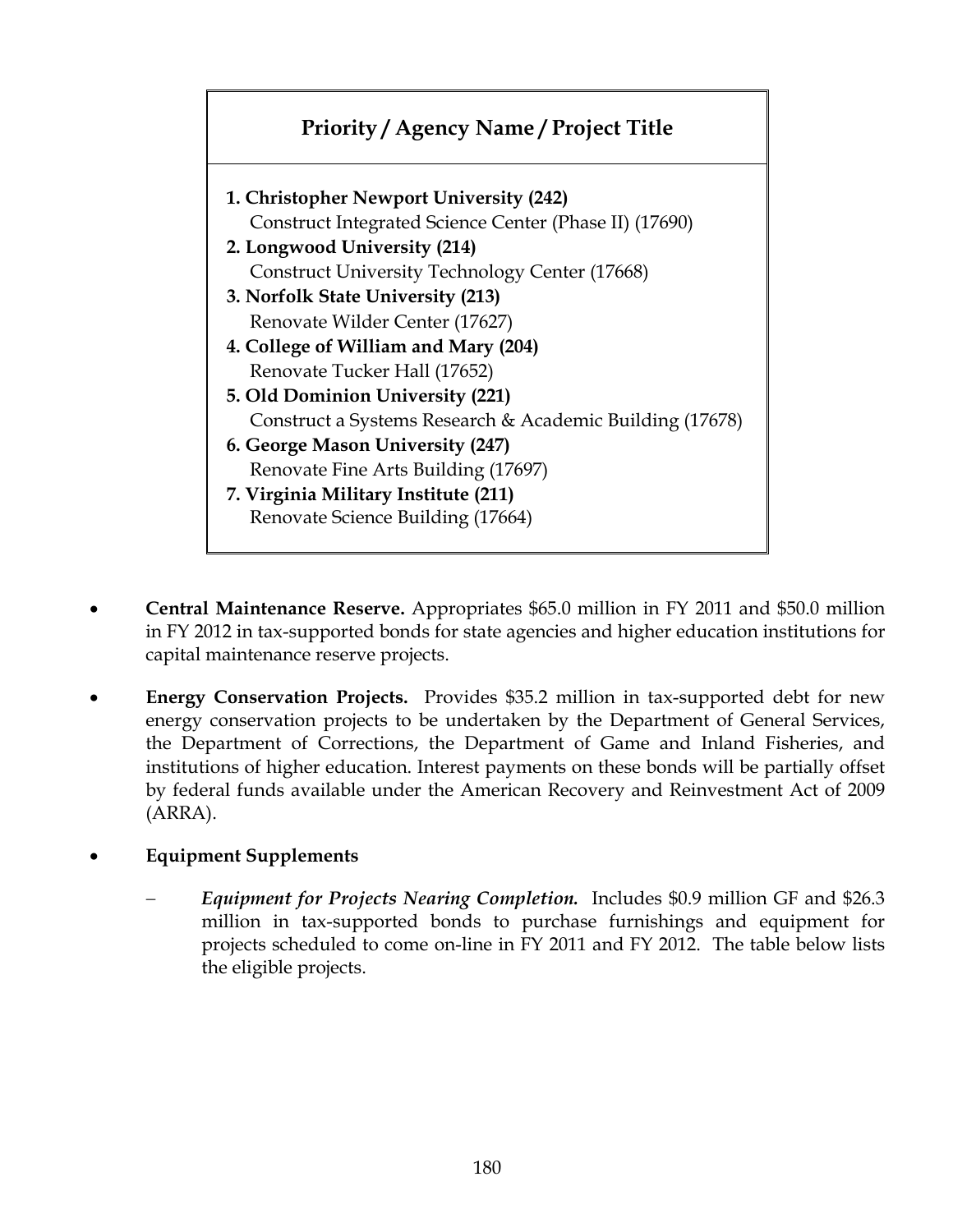## **Equipment for Projects Nearing Completion**

| <b>Department of General Services</b>                                     |
|---------------------------------------------------------------------------|
| War Memorial Education Wing                                               |
| <b>University of Virginia</b>                                             |
| <b>Construct Information Technology Engineering</b>                       |
| Virginia State University                                                 |
| Renovate Singleton Hall                                                   |
| <b>Norfolk State University</b>                                           |
| <b>Construct New Library</b>                                              |
| <b>Longwood University</b>                                                |
| Renovate and Construct Addition to Bedford Hall                           |
| <b>University of Mary Washington</b>                                      |
| <b>Construct Dahlgren Campus</b>                                          |
| University of Virginia's College at Wise                                  |
| Renovate Greear Gym and Construct Multipurpose Center                     |
| <b>George Mason University</b>                                            |
| Construct Krasnow Addition, Phase II                                      |
| Thompson and West Halls Renovation                                        |
| <b>Virginia Community College System</b>                                  |
| Renovate Burnette Hall, Parham Campus, J. Sargeant Reynolds               |
| Renovate Phase I Facility, Downtown Campus, J. Sargeant Reynolds          |
| Renovate Smith Building, Lord Fairfax                                     |
| Renovate Academic Classrooms and Administrative Buildings,                |
| Rappahannock                                                              |
| Renovate Library, Chester Campus, John Tyler                              |
| Renovate Warren and Scott Halls, Dabney S. Lancaster                      |
| Construct Occupational Program Building, Culinary Arts Career Studies     |
| Certificate Program, Central Virginia                                     |
| Construct support services building, Woodbridge Campus, Northern Virginia |
| Renovate Hampton III Building, Thomas Nelson                              |
| Eastern Virginia Medical School                                           |
| <b>Construct Medical Education and Research Building</b>                  |

• **Tax-Supported Debt Issuance Limitations.** Adopted language would preclude the issuance of the authorized tax supported debt for new construction and renovation projects, maintenance reserve, energy conservation, equipment supplements, or Higher Education Equipment Trust Fund (HEETF) allocations until the development of a plan by the Secretary of Finance prior to the 2011 Session. This plan will recommend debt issuance that maintains debt capacity at or under levels identified by the most recent